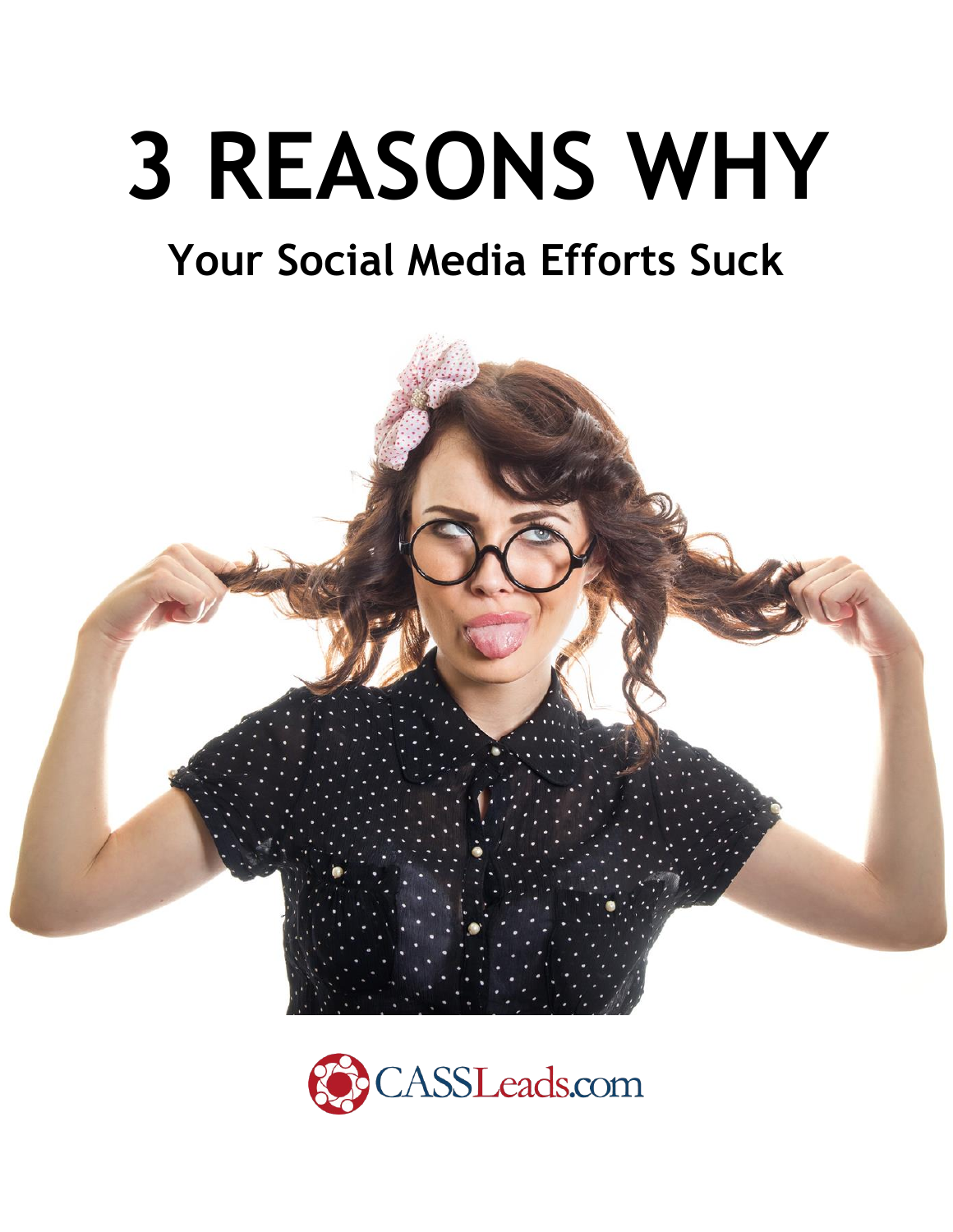

## **The Situation**

Insurance prospecting has changed. You can't cold-call anymore. No one is looking you up in the phone book (remember those?). Sure, SEO is great, but it's passive - meaning you are sitting around waiting for someone to search for insurance. And when they do, do you really think you can out-SEO Flo or the green lizard? They pour millions into it.

Your future – and your agency's future – is in social media.

Yeah, yeah, you say, you've played around with social media and it hasn't generated anything for you. That's because you're doing it wrong. Read these three reasons why your efforts are failing, and make some adjustments. You'll soon see positive results.

# **The Three Reasons Why Your Social Media Efforts Don't Work Well**

#### **1. You're having a one-way conversation**

So many agents are *broadcasting* instead of *engaging*. Social media is about being social. Being social means talking back and forth in a friendly way. If you are simply going onto Facebook and shouting about all the services you offer, your audience is going to tune you out, and soon you'll be shouting to just your mom and maybe a couple of clients who follow you.

You need to encourage conversations. You need to talk about things people want to talk about. Talk about their pets, talk about their cars, talk about their RVs and 5<sup>th</sup> wheels. Ask for their opinions about local businesses (Realtors, plumbers, roofing guys, etc.) Talk about the weather, traffic, growth in the community, the things you would normally talk about with your friends if you were grilling burgers at your place. As people get to know you, trust you and like you, they'll be infinitely more likely to do business with you.

For additional conversation ideas, download our eBook, "99 Engagement[-oriented Social Media](https://cassleads.com/99-ideas-ebook) [Content Ideas for Your Insura](https://cassleads.com/99-ideas-ebook)nce Agency."

#### **2. You're boring people with a tired, meaningless message**

Telling people you can help them save money on their insurance is not a valuable message. If every insurance agent in the country can offer the very same thing, it's not very valuable, is it?

Instead, tell the stories of the people you have helped. In written form (or better in selfie-video form) tell the stories of the people you have protected. Who really needed that life insurance policy you sold them? Who was glad they bumped up their protection against uninsured drivers? Who had their vehicle replaced when their teenager wrapped it around a telephone pole?